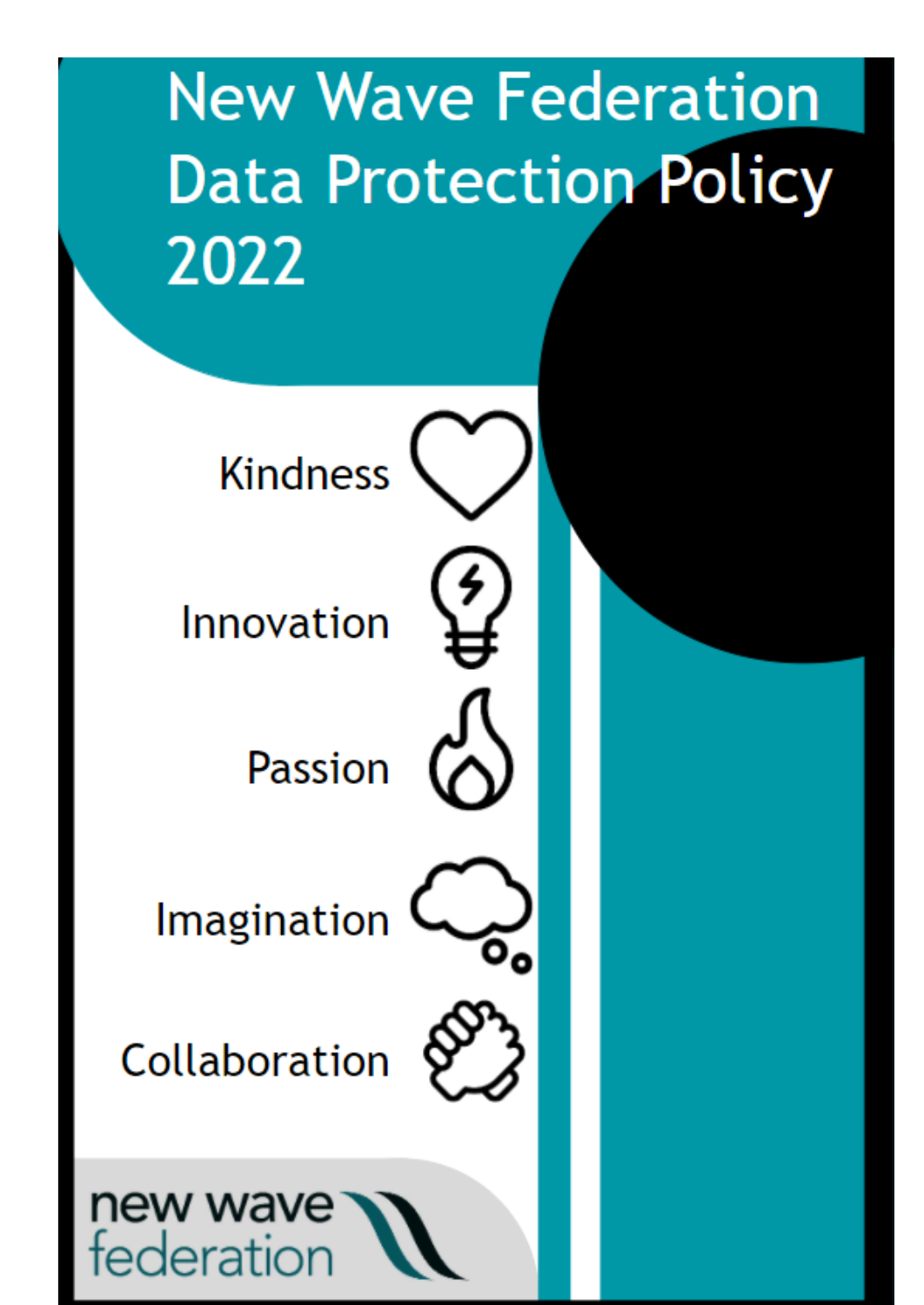# *1. Definitions*

| The federation                              | New Wave Federation consists of Shacklewell/Grazebrook/Woodberry Down<br><b>Primary Federation</b>                                                                                                                                |
|---------------------------------------------|-----------------------------------------------------------------------------------------------------------------------------------------------------------------------------------------------------------------------------------|
| <b>GDPR</b>                                 | means the General Data Protection Regulation.                                                                                                                                                                                     |
| <b>Personal Data</b>                        | means data which relates to a living individual. That individual must be identified<br>or identifiable either directly or indirectly from one or more identifiers or from<br>factors specific to the individual.                  |
| <b>Special Category</b><br>Data             | means specific information about an individual that relates to their race or ethnic<br>background; political opinions; religious beliefs; trade union membership; health;<br>sexual health; sexual orientation; criminal records. |
| <b>DPA</b>                                  | means the Data Protection Act 2018.                                                                                                                                                                                               |
| <b>Data Controller</b>                      | means the organisation that decides how the personal data is processed. For the<br>purposes of this policy the data controller is the federation.                                                                                 |
| <b>Data Processor</b>                       | means any organisation a data controller shares personal data with for a specified<br>purpose. What they can and cannot do with that personal data is decided by the<br>data controller.                                          |
| Data Subject(s)                             | means staff/potential staff/former staff, pupils and their families, former pupils<br>and their families, or any other living individuals whose personal data may be<br>processed by the federation.                              |
| Data processing                             | means anything the federation does with the personal data from the point of<br>collection to the date of its destruction. Simply holding data is still data processing.                                                           |
| <b>Data Protection</b><br><b>Officer</b>    | means the designated person appointed as Data Protection Officer in accordance<br>with Article 37 of the GDPR.                                                                                                                    |
| <b>Information</b><br><b>Asset Register</b> | means a register of all data processing activities and systems or contexts in which<br>personal data is processed by the federation.                                                                                              |
| <b>Privacy Notice</b>                       | means a document that explains to data subjects what we do with their personal<br>data and why. It also explains our lawful basis for doing so and sets out what rights<br>they have with regard to their personal data.          |
| ICO                                         | means the Information Commissioner's Office, being the supervisory authority<br>responsible for enforcing the DPA.                                                                                                                |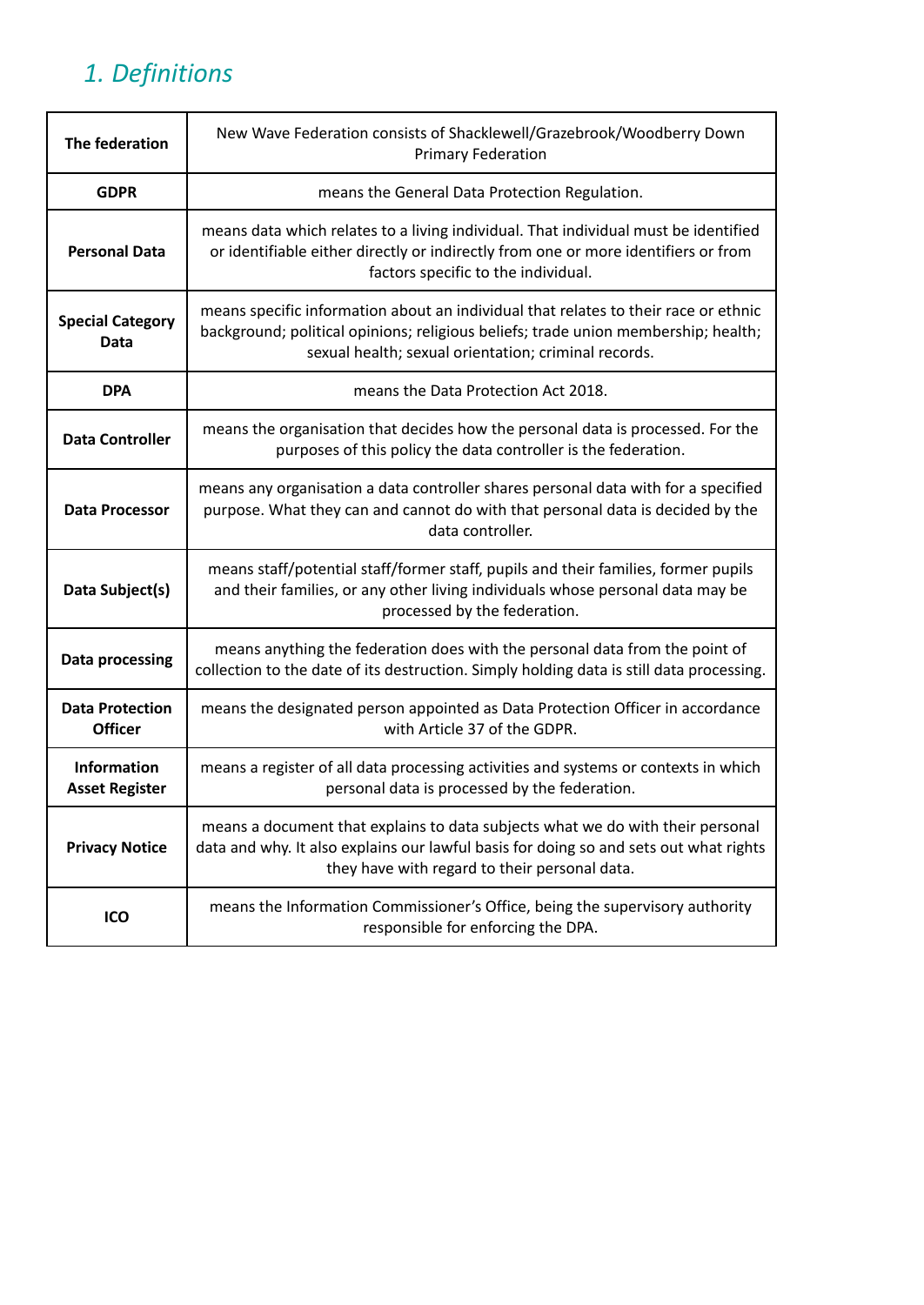# *Data Protection Policy*

### *2. Aims and Purpose of this Policy*

The federation collects, uses, stores and otherwise processes personal data relating to staff (and potential staff), pupils and their families, former staff and former pupils. *All of the people to whom personal data held by the federation relates are collectively referred to in this policy as data subjects.*

This policy sets out how the federation aims to meet its responsibilities as a data controller and to ensure that all personal data is processed in accordance with the requirements of the General Data Protection [Regulation](https://eugdpr.org/) and [Data](http://www.legislation.gov.uk/ukpga/2018/12/contents/enacted) [Protection](http://www.legislation.gov.uk/ukpga/2018/12/contents/enacted) Act 2018.

This policy therefore seeks to ensure that we:

- ❖ are clear about how personal data must be processed and the federation's expectations for all staff who process personal data on its behalf;
- ❖ comply with data protection law and any other identified best practice;
- ❖ protect the rights and freedoms of all data subjects
- ❖ protect the federation's reputation by ensuring the personal data entrusted to us is processed in accordance with data subjects' rights
- ❖ protect the federation from risks of personal data breaches and other breaches of data protection law.

### *3. Roles and Responsibilities*

This policy applies to all staff employed by the federation and to any external organisations or individuals who may process personal data on its behalf.

#### 3.1. **The Governing Board**

The Governing Board has overall responsibility for the federation's compliance with the GDPR, DPA and any relevant information legislation.

#### **3.2. The Executive Headteacher**

The Executive Headteacher will act as the representative of the data controller on a day-to-day basis. This means they will make decisions in relation to data protection matters as required, consulting the Governing Board and taking advice from the Data Protection Officer if required.

#### **3.3. The Data Protection Officer (DPO)**

The DPO shall take responsibility for overseeing the implementation of this policy and monitoring the federation's compliance with the GDPR, DPA and any relevant information legislation.

The DPO shall act as the first point of contact for any data subjects and for the ICO.

The Data Protection Officer shall not be held personally responsible for the federation's compliance with the GDPR and Data Protection Act 2018.

#### *The DPO is Ms Alia Choudhry (Federation Business Manager) based at Shacklewell Primary School 020 7254 1415* **3.4. All staff**

All staff are responsible for: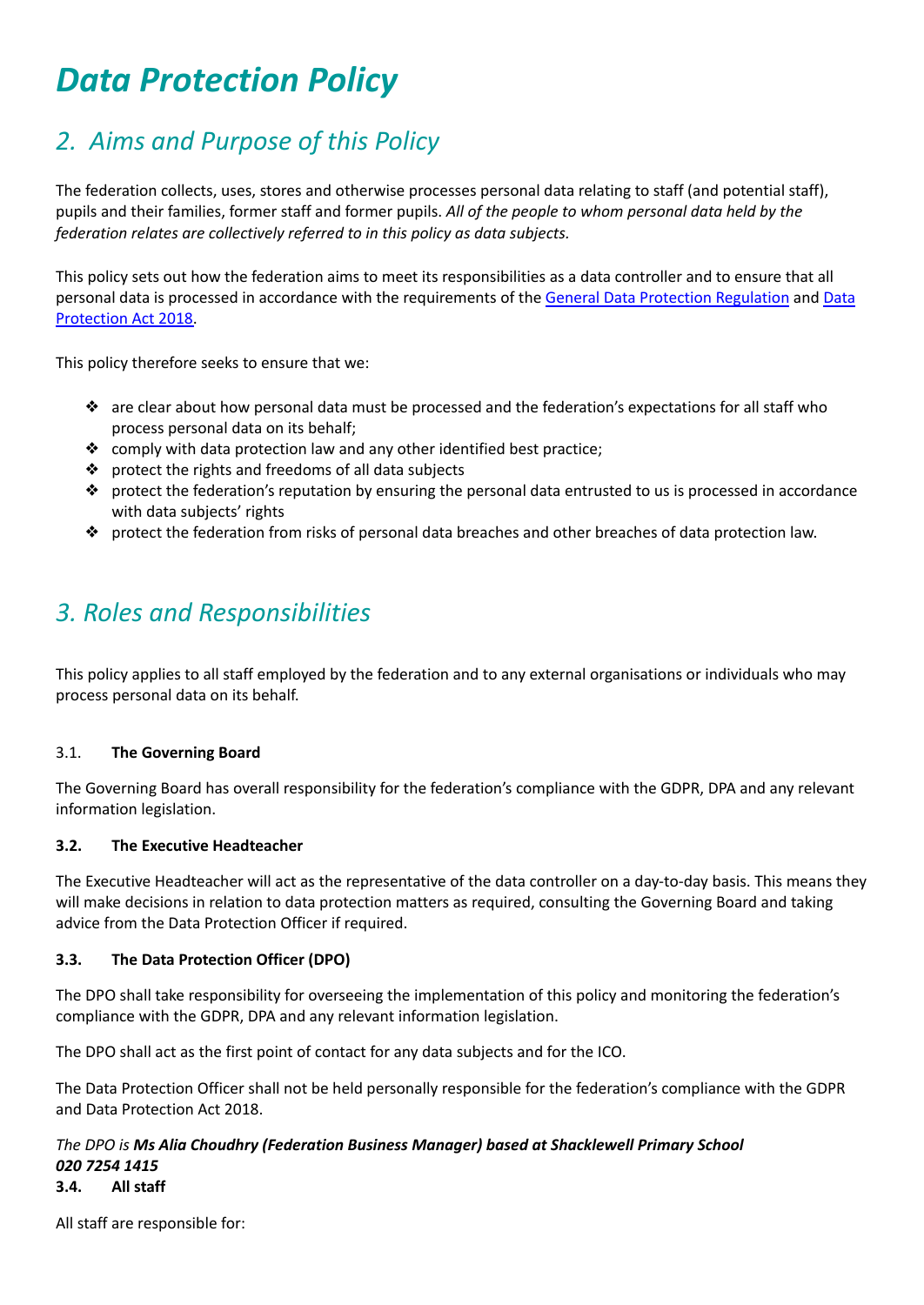- ❖ ensuring data is collected, stored and otherwise processed in accordance with this policy
- ❖ keeping records relating to themselves (address, contact details) up to date
- ❖ contacting the DPO if they have they have any queries relating to this policy and their responsibilities under it, to report a data breach or any suspected data breach, to notify the DPO of any new activity that may involve data processing and to discuss any contracts with or data sharing requests from third parties.
- ❖ contacting the DPO if they receive a subject access request (see section 5)

# *4. Data protection principles*

The federation is committed to processing personal data in accordance with its responsibilities under the GDPR. Article 5 of the GDPR states that personal data shall be:

- a. processed lawfully, fairly and in a transparent manner in relation to individuals;
- b. collected for specified, explicit and legitimate purposes and not further processed in a manner that is incompatible with those purposes; further processing for archiving purposes in the public interest, scientific or historical research purposes or statistical purposes shall not be considered to be incompatible with the initial purposes;
- c. adequate, relevant and limited to what is necessary in relation to the purposes for which they are processed;
- d. accurate and, where necessary, kept up to date; every reasonable step must be taken to ensure that personal data that are inaccurate, having regard to the purposes for which they are processed, are erased or rectified without delay;
- e. kept in a form which permits identification of data subjects for no longer than is necessary for the purposes for which the personal data are processed; personal data may be stored for longer periods insofar as the personal data will be processed solely for archiving purposes in the public interest, scientific or historical research purposes or statistical purposes subject to implementation of the appropriate technical and organisational measures required by the GDPR in order to safeguard the rights and freedoms of individuals; and
- f. processed in a manner that ensures appropriate security of the personal data, including protection against unauthorised or unlawful processing and against accidental loss, destruction or damage, using appropriate technical or organisational measures."

# *5. Lawful, fair and transparent processing*

- 5.1. Personal data processed by the federation must be done on one of the following lawful bases listed in Article 6 of the GDPR. This means the federation will only process personal data where;
	- ❖ it is necessary for the federation, as a public authority, to perform its official functions identified as **public interest tasks**;
	- ❖ it is necessary in order for the federation to comply with a **legal obligation**;
	- ❖ it is necessary for the federation to fulfil a **contractual obligation** with the individual;
	- ❖ it is necessary to protect a data subject's **vital interests**, e.g. sharing information about their health with emergency services;
	- ❖ it is necessary for the federation's **legitimate interests** (ensuring any data subject's rights and freedoms are not compromised);
	- ❖ where the parent/carer or pupil (if appropriate) has freely given clear affirmative **consent**
- 5.2. Special category data processed by the federation must be processed on one of the following lawful bases listed in Article 9 of the GDPR. This means special category data will only be processed where;
	- ❖ it is necessary for the performance of a substantial public interest task;
	- ❖ it is necessary for the federation to ensure compliance with employment and social security law;
	- ❖ it is necessary to protect the vital interests of a data subject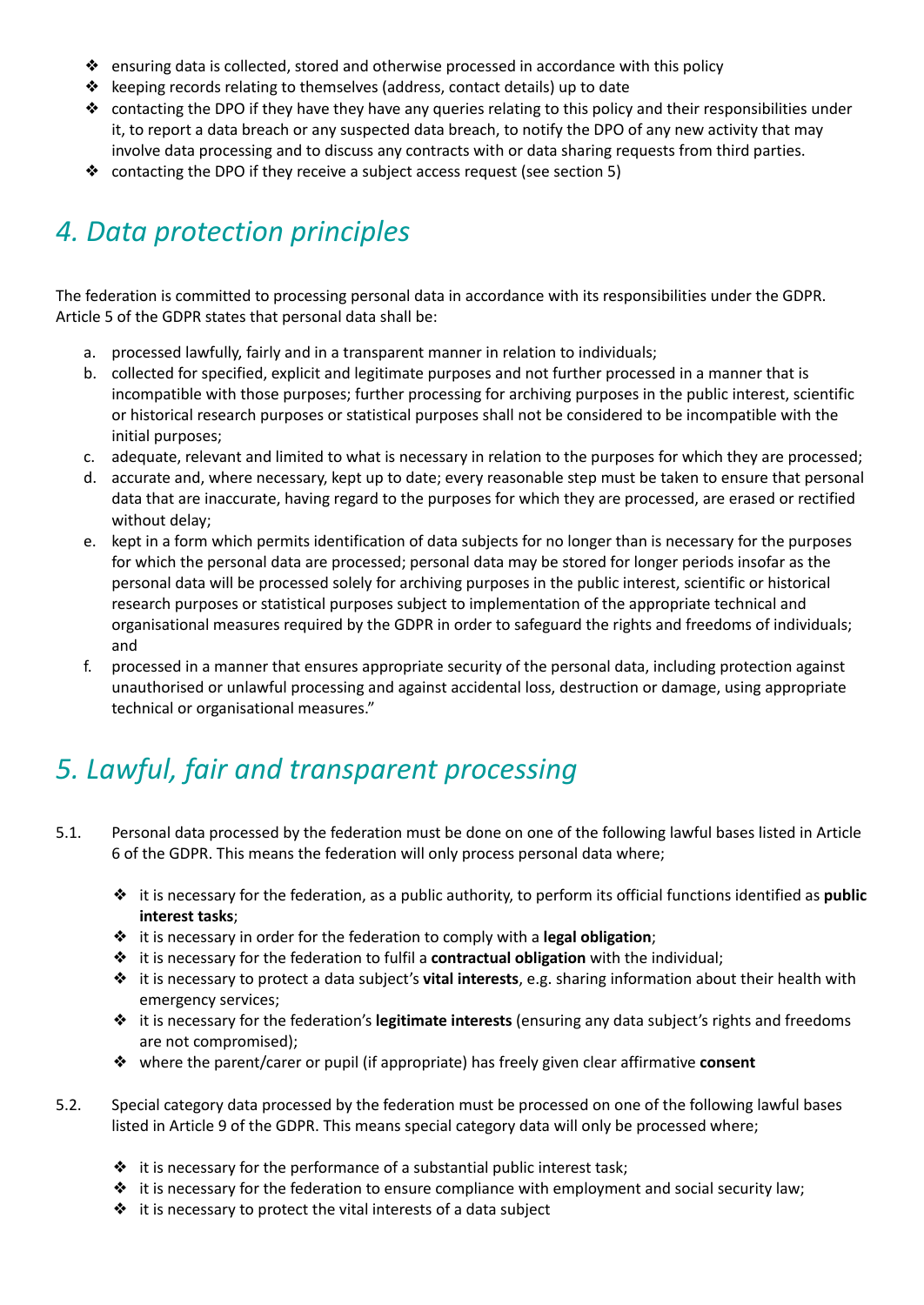- 5.3. The federation will issue a privacy notice whenever personal data is collected from individuals for the first time. Privacy notices will explain our lawful basis for processing the data, how it will be used and what rights those individuals have in relation to it.
- 5.4. To ensure its processing of data is lawful, fair and transparent, the federation shall maintain an Information Asset Register. The federation shall note the appropriate lawful basis for all data processing activities in the Information Asset Register.
- 5.5. The Information Asset Register shall be reviewed at least annually.
- 5.6. Where consent is relied upon as a lawful basis for processing data, evidence of affirmative opt-in consent shall be kept with the personal data. Data subjects will be notified that they can withdraw their given consent to process their personal data at any time.
- 5.7. Where communications are sent to individuals based on their consent, the option for the individual to revoke their consent will be made available and systems put in place to ensure such revocation is reflected accurately in the federation's records.

### *6. Data Limitation, Minimisation and Accuracy*

- 6.1. The federation shall ensure that personal data are adequate, relevant and limited to what is necessary in relation to the purposes for which they are processed.
- 6.2. The federation will not collect any personal data that is not required for the purposes described to the data subject at the point of collection or in the federation's Privacy Notice.
- 6.3. The federation must only process personal data where it is necessary to fulfil its public tasks, meet a legal or contractual obligation, protect an individual's vital interests, serve the federation's legitimate interests or where clear consent is freely provided.
- 6.4. When the personal data is no longer needed to fulfil its purpose, or where there is no clear lawful basis for processing it, staff must ensure the data is deleted or anonymised in accordance with the [Retention](https://www.hackneyservicesforschools.co.uk/system/files/extranet/02-2%20Schools%20Retention%20Schedule.xlsx) [Schedule](https://www.hackneyservicesforschools.co.uk/system/files/extranet/02-2%20Schools%20Retention%20Schedule.xlsx)**.**

### *7. Data Subjects' Rights*

Individuals have various rights in relation to their personal data. Data subjects shall be notified of their rights in the federation's privacy notice. Any requests made to the federation in relation to these rights shall be dealt with in a timely manner.

#### **7.1. Subject Access**

Individuals have a right of access to personal information the federation holds about them. They can access this information by making a subject access request. They can request:

- ❖ Confirmation that their personal data is being processed
- ❖ Access to a copy of the data
- ❖ An explanation of the purposes of the data processing
- ❖ The categories of personal data concerned
- ❖ Who the data is shared with
- ❖ How long the data will be stored for
- ❖ How the federation received the data (if not from the individual making the request)
- ❖ Whether any automated decision making processes are applied to their data and how this may affect them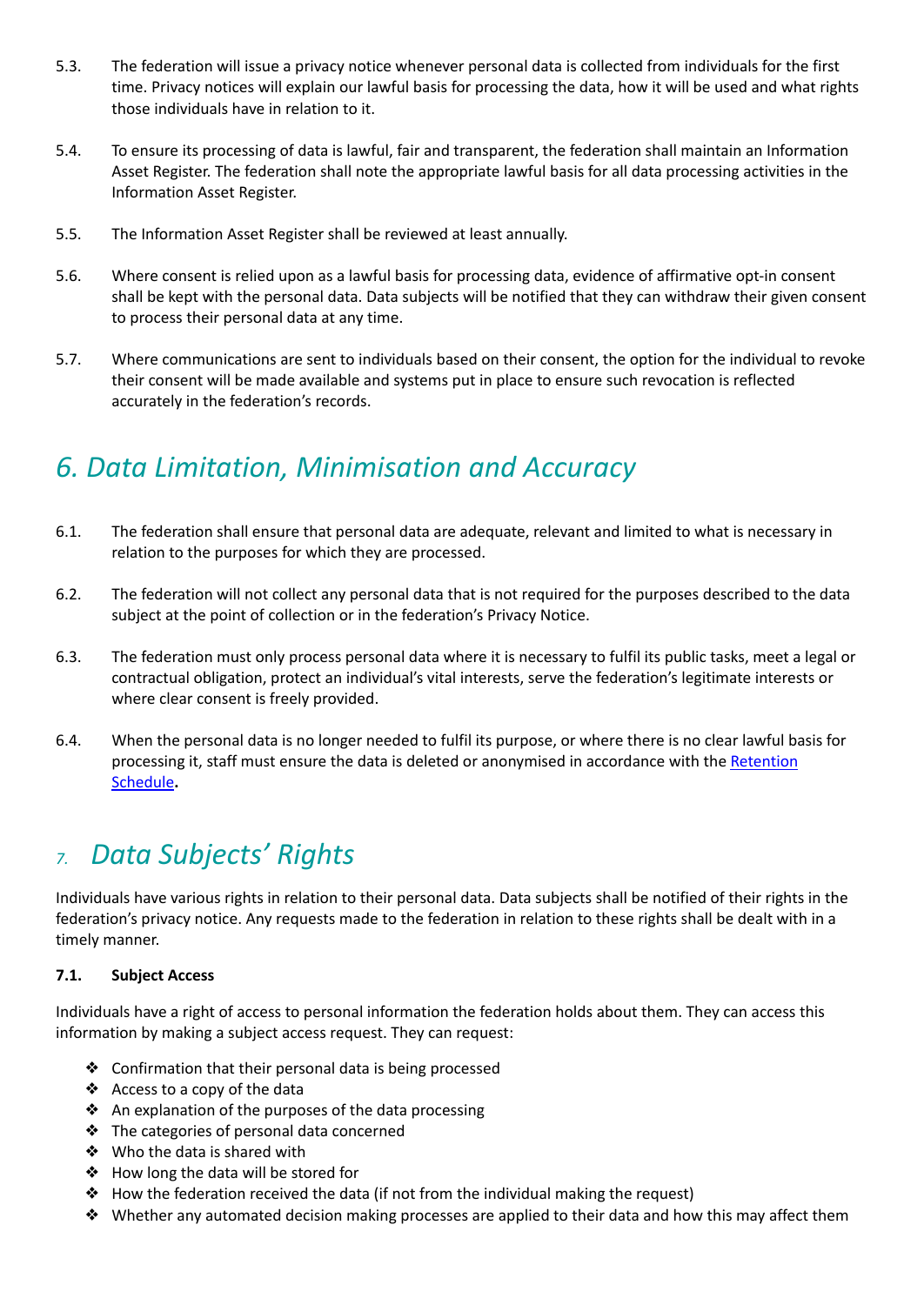Subject access requests should include:

- ❖ The name of the individual
- ❖ A valid correspondence address
- ❖ Details of the information they are requesting
- 7.2. The federation will respond to a subject access request within one month of receiving it.
- 7.3. Any federation staff who receive a subject access request must notify the DPO as soon as possible
- 7.4. Where necessary, the federation will request that data subjects provide 2 forms of identification to ensure information is not disclosed to a third party. Staff should only request this if there is reasonable doubt as to who is making the subject access request.
- 7.5. The federation will not charge a fee for processing a subject access request unless it is manifestly unfounded or excessive, in accordance with relevant ICO [guidance.](https://ico.org.uk/for-organisations/guide-to-data-protection/guide-to-the-general-data-protection-regulation-gdpr/individual-rights/right-of-access/) A request will be deemed unfounded or excessive if it is repetitive or simply asks for further copies of the same information.
- 7.6. The federation may contact the data subject to notify them we will comply within 3 months of receipt if the request is complex. The federation will notify the data subject within 1 month of receipt of the request and explain why an extension is necessary.
- 7.7. The federation will not disclose the information if an exemption listed in schedules 2-4 of the DPA are engaged. If refusing a request the federation will write to the data subject to explain why and notify them of their right to complain to the ICO.
- 7.8. The federation will consider any risk of causing serious harm to the physical or mental health of pupils or any other individuals as a result of disclosing personal information in response to a subject access request. Upon careful consideration the federation may choose not to disclose information if there is a significant risk of causing serious harm or distress as described above.
- 7.9. Personal data about a child belongs to that child as an individual rather than to their parents or carers. For a parent or carer to make a valid subject access request for data relating to their child, the child must either be unable to understand their rights in relation to their personal information or otherwise have freely given their consent. Children below the age of 12 are generally not regarded to be competent in terms of understanding their rights and the implications of a subject access request. Therefore, requests from parents or carers of pupils under 12 years of age may be granted without obtaining the explicit and freely given consent of the pupil.
- 7.10. Subject access requests from parents or carers of pupils 12 years of age or older may require the freely given consent of the pupil depending on their competence in terms of understanding their rights in relation to their personal data. Federation staff must consider obtaining the consent of any individuals 12 years of age or older on a case-by-case basis.

#### **7.11. Other rights under GDPR**

In addition to the right of subject access, individuals also have a right to;

- withdraw their consent to processing at any time (this only applies if consent is the only lawful basis the federation has for processing)
- request that the federation rectify, restrict or cease processing of their personal data in certain circumstances
- request the federation erase records containing their personal data
- object to any decisions taken which were based solely on automated decision making or profiling (i.e. decisions not made by humans)
- be notified of any data breach which may affect them
- complaint to the ICO about how the federation processes their data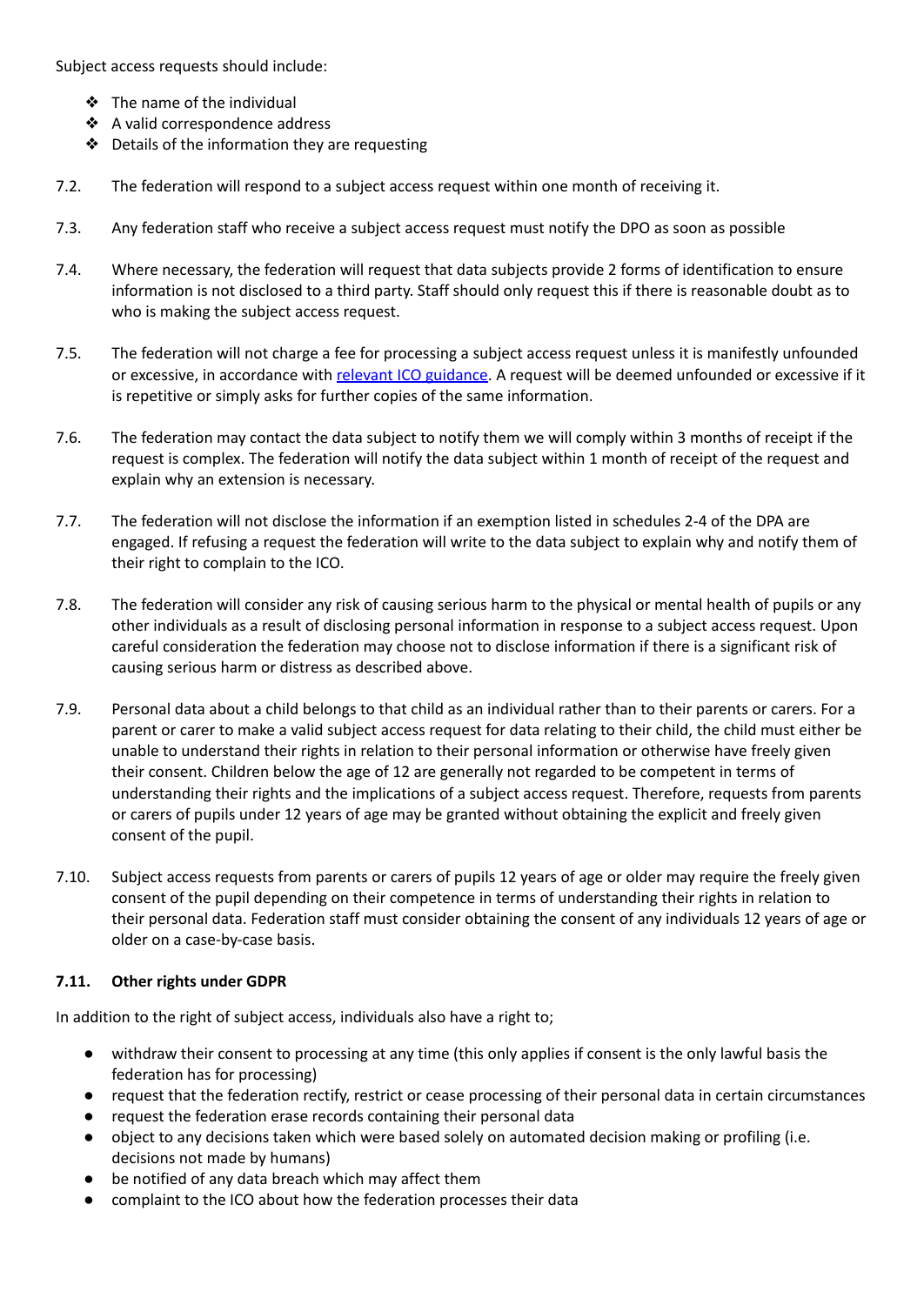# *8. Parental Requests to see Educational Records (for maintained federations only)*

8.1. Entitled Persons (parents, carers or anybody with formal Parental Responsibility) have a separate legal right to access their child's educational records. This relates to the pupil file and will contain most of the information the federation holds about a pupil. The federation must provide parental access to educational records within 15 days of receipt of a written request.

### *9. Information Sharing*

- **9.1**. The federation is committed to sharing information where it is appropriate to do so, whilst ensuring that this is done in a fair and transparent way which is in line with the rights and expectations of data subjects. In order to ensure a consistent approach the federation will follow **The Information Sharing Policy** and **Information Sharing Procedure**.
- **9.2.** The federation will ensure that any routine information sharing for statutory purposes, or purposes otherwise identified as a substantial public interest task, will be described in the federation's Privacy Notice.
- **9.3.** The federation will ensure that any third party data processors we engage to provide the services described in the privacy notice sign an agreement setting out;
	- how and why they are allowed to process personal data shared by the federation;
	- how it will be securely shared; and
	- how long the data processor can retain records of the personal data
- **9.4.** The federation will ensure that personal data is not used for any unsolicited direct marketing.

# *10. Security*

The federation will protect the personal data it holds from unauthorised or unlawful access, alteration, processing or disclosure and against any accidental or unlawful loss, destruction or damage. In particular:

- ❖ The federation will ensure that personal data is stored securely and using modern software that is kept-up-to-date with regard to electronic records.
- ❖ Encryption software will be used to protect all portable devices and media such as laptops or USB sticks.
- ❖ Paper records and portable devices will be kept in a locked room or cupboard when not in use.
- ❖ Access to personal data shall be limited to federation personnel who require such access to carry out their roles and responsibilities in order for the federation to function.
- ❖ Appropriate security measures shall be in place to avoid unauthorised access to or sharing of personal information by federation personnel.
- ❖ Appropriate security measures shall be identified and documented in the Information Asset Register.
- ❖ When electronic records containing personal data are deleted this must be done safely such that the data is irrecoverable.
- ❖ When hard copy/paper records containing personal data are destroyed this must be done safely such the data is irrecoverable.
- ❖ Appropriate back-up and disaster recovery solutions shall be in place to avoid the unintentional loss of personal data.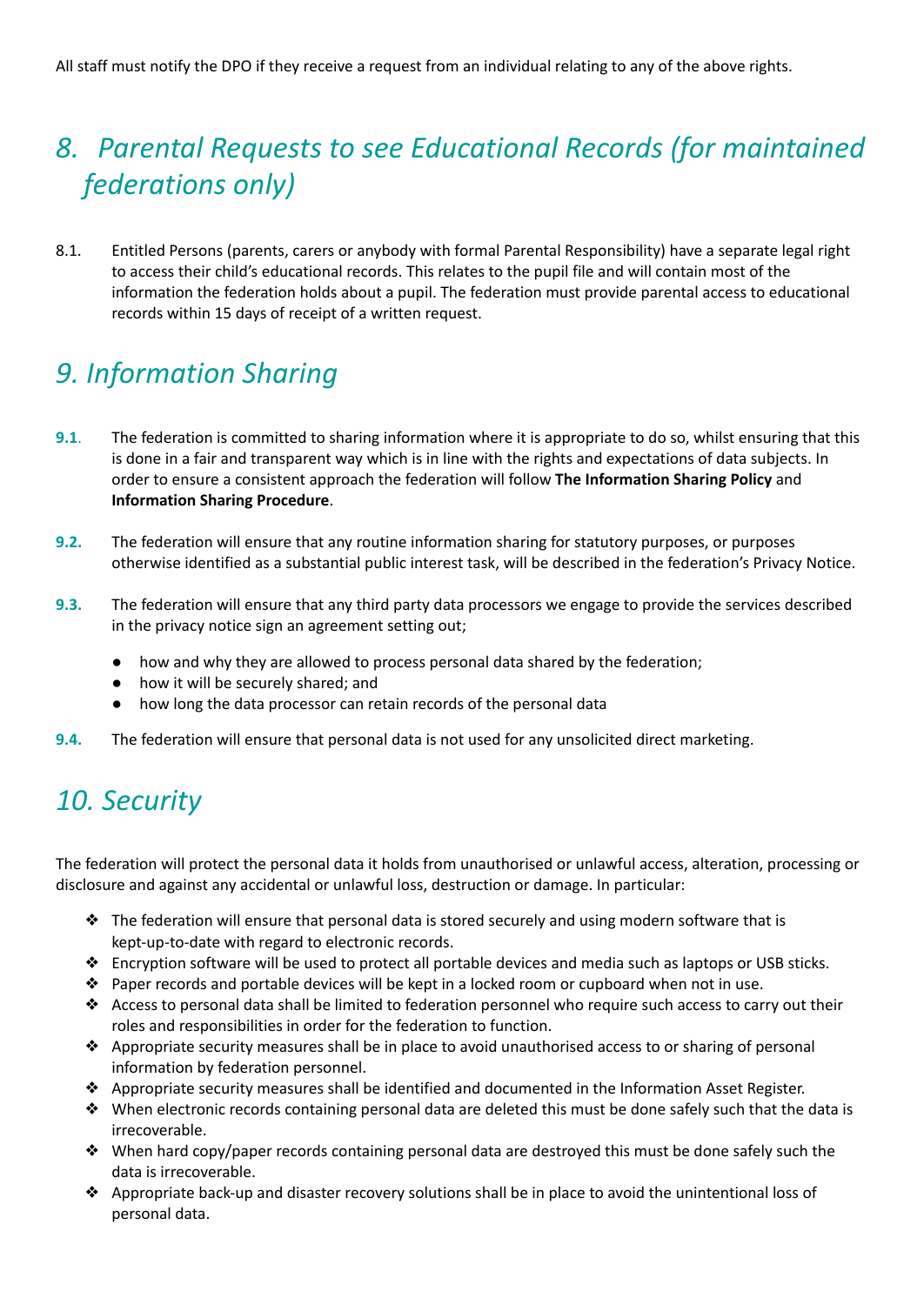### *11. Data Breaches*

- **11.1.** In the event of a breach of security leading to the accidental or unlawful destruction, loss, alteration, unauthorised disclosure of, or access to, personal data, the federation shall promptly assess the risk to the data subject's rights and freedoms and, if appropriate, report this breach to the Information Commissioner's Office within 72 hours of becoming aware of the breach.
- **11.2.** In the event the federation identifies a high risk of any harm or distress to any data subject as a result of a data breach the federation shall notify that data subject without undue delay.
- **11.3.** The federation shall develop robust breach detection, investigation and internal reporting procedures to facilitate decision making about whether or not the relevant authorities and affected individuals are notified. Some guidance for doing so is listed as *Appendix A.*

### *12. CCTV*

- 12.1. The federation will adhere to the ICO's CCTV Code of [Practice](https://ico.org.uk/media/1542/cctv-code-of-practice.pdf) for use of CCTV footage.
- **12.2.** The federation does not need to seek consent to use CCTV for the purposes of maintaining security and preventing/detecting crime.
- **12.3**. The federation will ensure that clear signs are placed in areas where CCTV is in operation explaining that CCTV is in use.

### *13. Photographs and Video*

- **13.1.** As part of our federation activities, we may take photographs and records images of individuals within the federation.
- **13.2.** The federation will seek affirmative written consent from parents/carers for photographs and videos of their child to be used in any communications, marketing or promotional materials. In seeking such consent the federation will explain clearly how and why the photographs/videos will be used.
- **13.3.** Consent can be refused or withdrawn at any time. If consent is withdrawn the federation will delete the photo or video and ensure it is not distributed any further.
- **13.3.** Parents/carers are allowed to take photographs and videos at federation events provided they are for their own personal use.

# *14. Training*

- **14.1.** All staff and governors will receive data protection training as part of their induction process.
- **14.2.** Data protection will form part of continuing professional development to reflect any changes to information legislation or statutory guidance.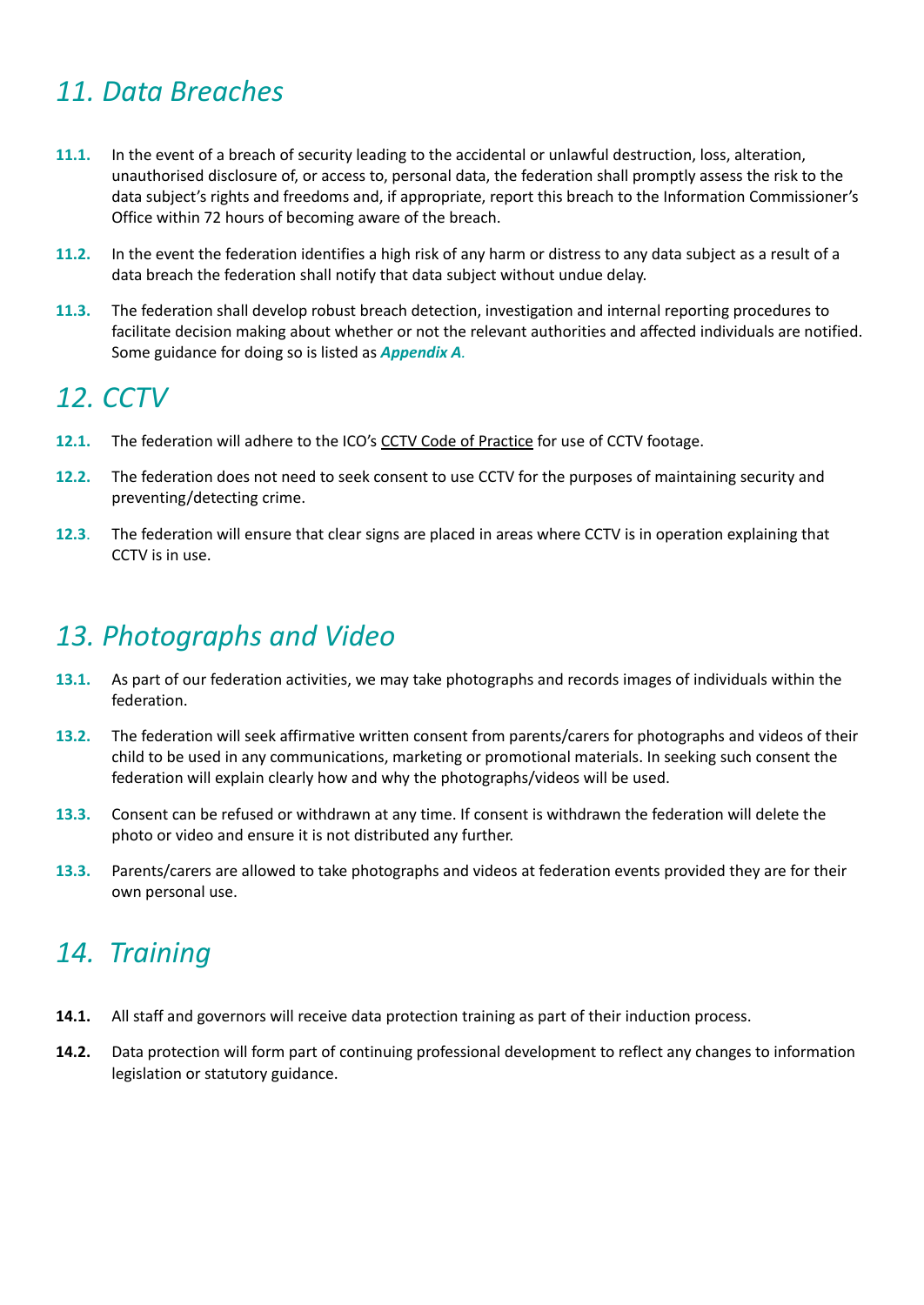# *Appendix A: Personal data breach procedure*

This procedure is based on [guidance](https://ico.org.uk/for-organisations/guide-to-the-general-data-protection-regulation-gdpr/personal-data-breaches/) on personal data breaches produced by the ICO.

A personal data breach means a breach of security leading to the accidental or unlawful destruction, loss, alteration, unauthorised disclosure of, or access to, personal data. This includes breaches that are the result of both accidental and deliberate causes. It also means that a breach is more than just about losing personal data.

So, a data breach has occurred if personal data has been lost, stolen, destroyed (accidentally or in error), altered (accidentally or in error), disclosed accidentally or in circumstances where it should not have been or otherwise made available to unauthorised people.

**Step 1:** On finding or having caused a data breach, staff members or third party data processors must notify the Data Protection Officer immediately.

**Step 2:** The DPO must notify the Executive headteacher and the Chair of Governors immediately when notified of a breach.

**Step 3:** The DPO will take all reasonable steps to contain the breach and minimise its effects as far as possible, requesting action from federation staff members and any third party data processors that may be required.

- ❖ Can the data be retrieved or safely deleted/destroyed by any unintended recipient(s)?
- ❖ Are we certain we have identified all the data that was lost/mistakenly disclosed or altered etc?

**Step 4:** At the earliest possible time, the DPO will assess the potential consequences of the breach. The DPO should consider;

- ❖ How it could affect the data subject(s) involved?
- ❖ How serious will these effects be for the data subjects?
- ❖ How likely is it that the data subjects could be affected in this way(s)?

**Step 5:** The DPO must decide whether or not the breach must be reported to the ICO. Breaches must be considered on a case-by-case basis, however, a breach must be reported to the ICO if it is likely to result in any physical, material or non-material damage such as;

- ❖ loss of control over their personal data
- ❖ limitation of their rights
- ❖ discrimination
- ❖ identity theft or fraud
- ❖ financial loss
- ❖ unauthorised reversal of pseudonymisation
- ❖ damage to reputation
- ❖ or any other significant economic or social disadvantage to the individual(s) concerned

If the breach is likely to affect anybody in any of the ways described above, and cannot be successfully contained or rectified, it must be reported to the ICO.

**Step 6:** The DPO will document the decision taken as to whether or not the ICO are notified of the breach. The federation should keep a record of this decision in case it is challenged at a later date by any of the individuals involved or by the ICO. The federation should keep a record of breaches whether or not they are reported to the ICO. This record should include;

- ❖ A description of the breach and how it occurred
- ❖ Details of the data involved
- ❖ A description of the potential consequences of the breach
- ❖ Details of how likely it is any individuals could be affected
- ❖ A description of measures taken to contain or rectify the breach
- ❖ Actions taken to avoid any repeat of errors that lead to the breach

**Step 8:** In cases where the breach must be reported to the ICO, the DPO (or another member of staff if they are not